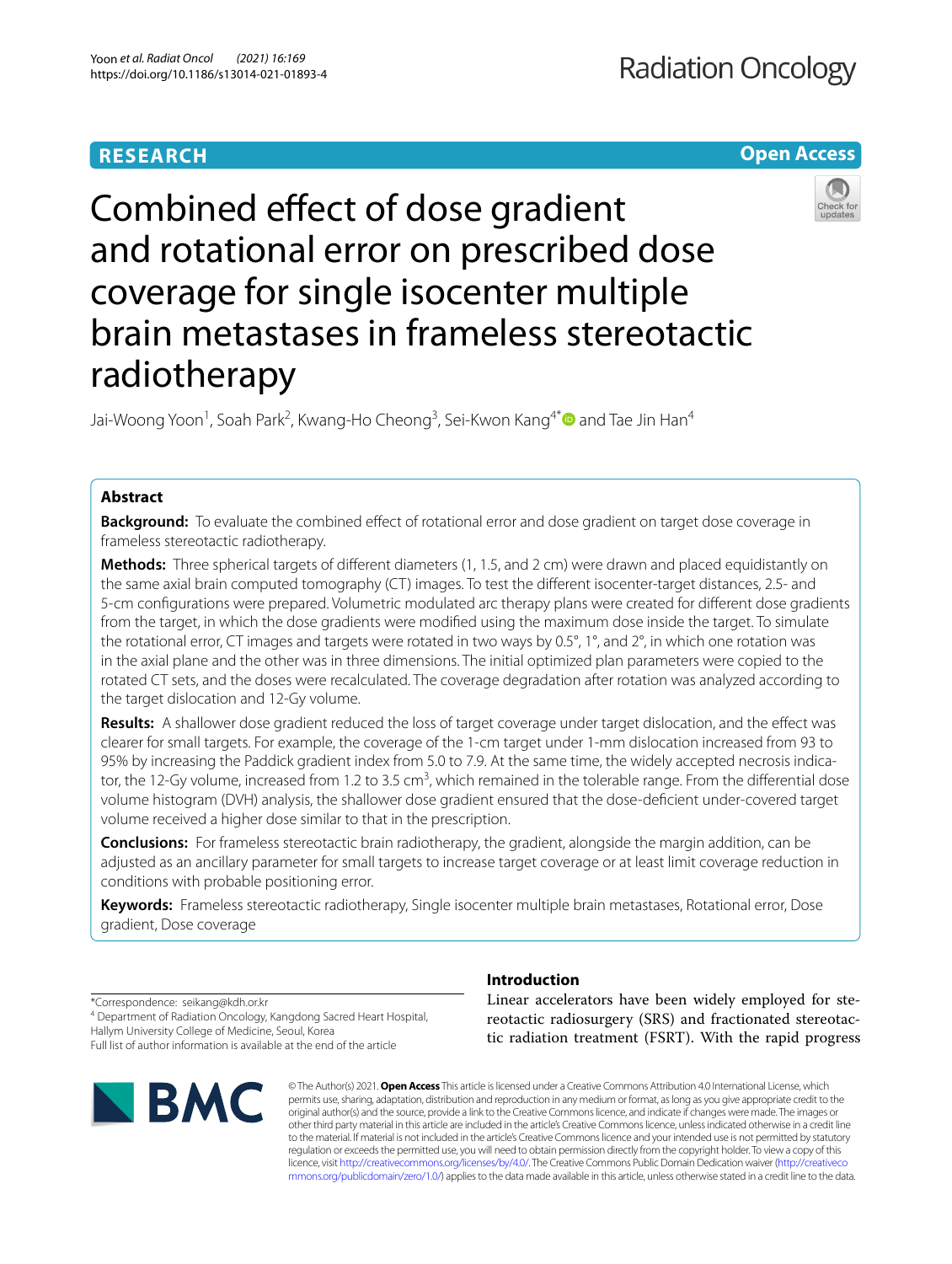in image-guided radiotherapy (IGRT), the framed era has evolved to noninvasive frameless fxation using a mask [[1–](#page-6-0)[5\]](#page-6-1). Because SRS/FSRT delivers an unusually high dose to the target in a single or few fractions, high targeting accuracy is necessary for complete tumor eradication and normal brain protection. In addition to being able to provide IGRT, a couch with six degrees of freedom for position correction is considered an essential accessory for radiosurgery [\[6–](#page-6-2)[8\]](#page-6-3).

The initial setup error in patient preparation is routinely verifed using image guidance, such as cone beam computed tomography (CBCT) or stereoscopic X-ray imaging. However, with concerns regarding probable intrafractional error during treatment, several groups have studied target positional accuracy and its dosimetric effect [[9](#page-7-0)[–12](#page-7-1)]. Some researchers have simulated rotational and translation errors for multiple targets and found that the target size and distance between the isocenter and targets are important for maintaining the desired target coverage.

However, we note that target coverage may be vulnerable to a steeper dose gradient for the same displacement error of the target. When the dose gradient is steeper, for a given positional error, the dose coverage of the target is expected to be lower than with a shallower gradient.

In this study, we assess the dosimetric efect of rotational error on single-isocenter multi-target coverage with various dose gradients for noninvasive mask-based SRS and FSRT.

## **Methods**

Multiple metastases were simulated on a brain CT image set with a 1-mm slice thickness. Three nearly spherical targets with diameters of 1 cm ("T1cm," volume of 0.6 cm<sup>3</sup>), 1.5 cm ("T1.5cm," 1.9 cm<sup>3</sup>), and 2 cm ("T2cm," 4.4  $\text{cm}^3$ ) were drawn and located equidistantly in the axial plane along a circle with a radius of 2.5 cm. The center of the circle was set as the beam isocenter ("iso-radius 2.5 cm"). To investigate scenarios with a larger iso-radius, similar artifcial targets were prepared for a circle with a 5-cm radius ("iso-radius 5 cm").

<span id="page-1-0"></span>Plans were created in Monaco 5.0, with agilant MLC of VersaHD of Elekta, using three non-coplanar VMAT beams with couch angles of 0° (arc range: 360°), 45° (arc:  $10^{\circ}$ –170°), and 90° (arc:  $10^{\circ}$ –170°). The prescription was 18 Gy to 97% of the target volume, and the dose calculation grid was 1 mm. With the aim of varying the degree of dose gradient around the target, the dose maximum inside the target was allowed during optimization to be approximately 110%, 130%, and 150% of the prescription dose (19.8, 23.4, and 27 Gy, respectively). Appropriate dose control around the target was also applied with respect to gradient variation. Naming is helpful for

distinguishing between plans; for example, r2.5D110 is the plan with an iso-radius of 2.5 cm and permitted maximum dose of 110%, and has three targets, r2.5T1cm, r2.5T1.5 cm, and r2.5T2cm (Fig. [1\)](#page-1-0).

To simulate the efect of target displacement error, the CT image was rotated by 0.5°, 1.0°, and 2.0° about the isocenter as the rotation center. Rotation was performed in the axial plane and in three dimensions (3D) around the

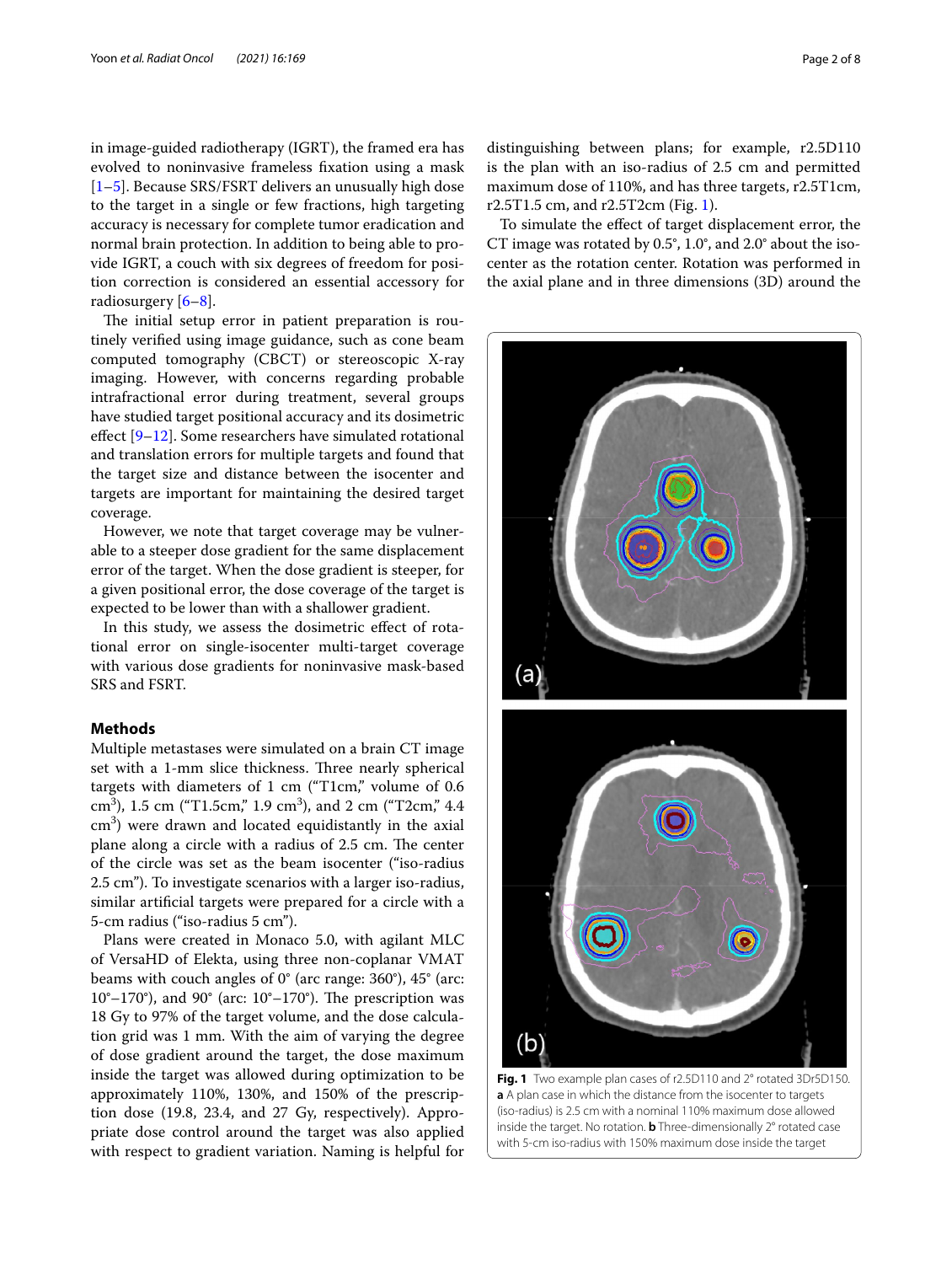x-, y-, and z-axes. The original CT set and each rotated set were rigidly fused in Monaco, and the original targets were copied to the rotated CT set. The variations in copied target volumes were less than 3% for the 1-cm target and less than 1.0% for the 1.5-cm and 2-cm targets. The optimized plan parameters for each gradient were copied to every rotated image, and doses were recalculated. Therefore, including the original six unrotated plans, study plans were prepared for each combination of two rotation methods (axial and 3D), three diferent values of gradient steepness, three diferent rotation degrees, and two inter-target distances, resulting in a total of 42 plans. The Paddick gradient index (GI) was used for gradient evaluation around the tumor, which is a metric of the dose steepness around the target  $[13]$ . The GI is equal to  $V_{50\%}/V_{100\%}$ , i.e., the ratio of the volume receiving half the prescription dose  $(V_{50\%})$  to the prescription dose volume  $(V_{100\%})$ .

## **Results**

Plans with varying dose gradients around the target could be created by allowing diferent maximum doses inside the target and surrounding ring-shaped regions. Figure [2](#page-2-0) shows that the GI was smaller (steeper gradient) for a higher dose maximum. The GI is calculated using the volumes of the target dose and half target dose, 18 and 9 Gy, respectively. However, for the case of r2.5D110 shown in Fig. [2,](#page-2-0) the 9-Gy volumes were not separated for each target because of the low dose bridges between targets. Therefore, a volume of 11-Gy was used in this case,

<span id="page-2-1"></span><span id="page-2-0"></span>

resulting in lower GI values than expected. Gradient control is prominent in small targets.

The brain tissue volume irradiated with 12 Gy after subtracting the target (V12) was considered the normal brain necrosis indicator. For smaller GI values, V12 was smaller, and the reduction was larger for larger targets, as shown in Fig. [3,](#page-2-1) in which a linear relationship can be observed. In the case of a 1-cm target with 5 cm isoradius (r5T1cm), the volume fell by  $1.8 \text{ cm}^3$  when the GI value changed from  $9.9$  (D110) to  $4.5$  (D150). The 2-cm target (r5T2cm) showed a  $2.9 \text{ cm}^3$  reduction from  $3.9$ (D110) to 3.0 (D150).

The target dose coverage changed with rotational error, as shown in Fig. [4,](#page-3-0) in which the 3D rotation results are

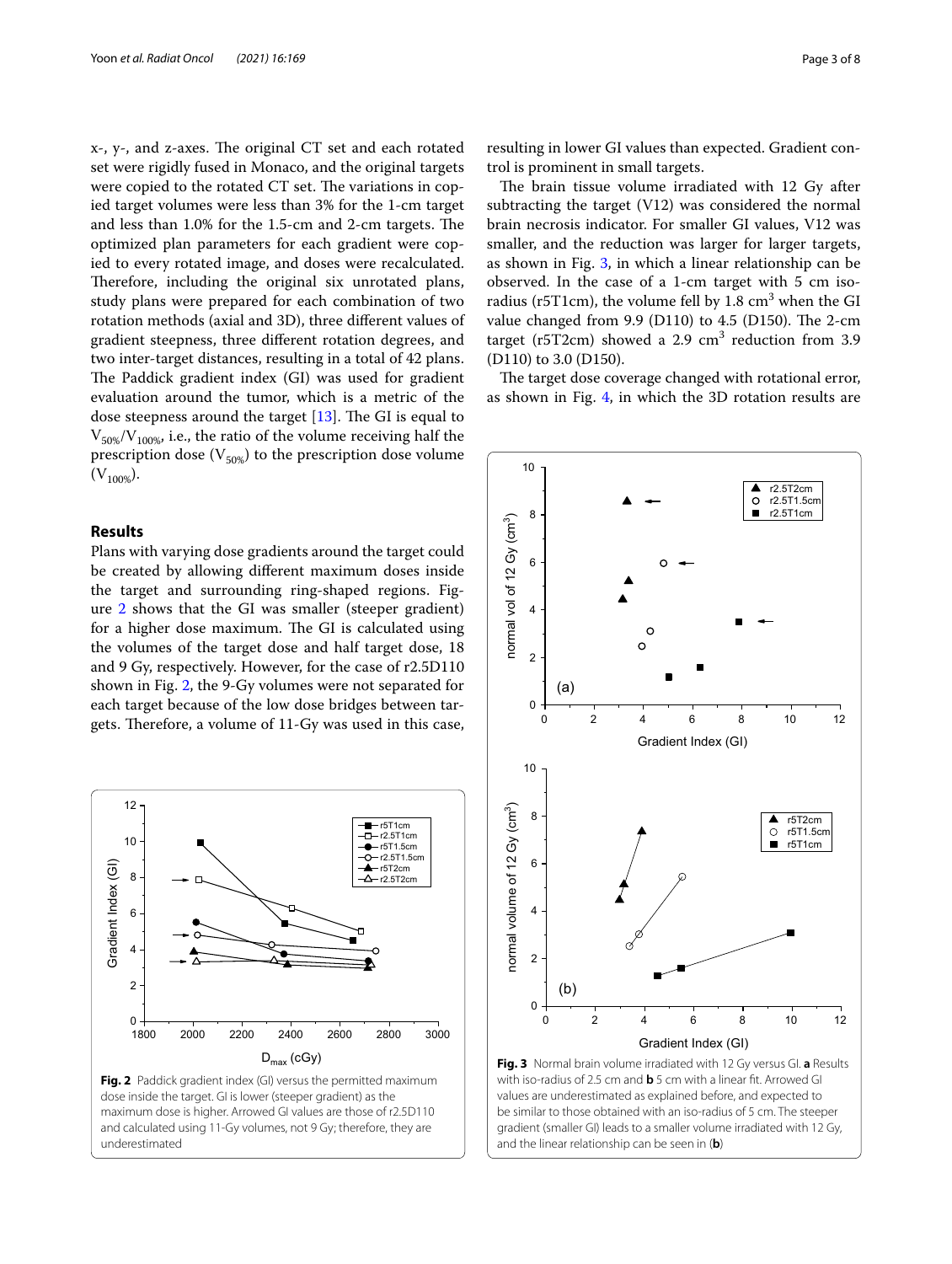<span id="page-3-0"></span>steepness and iso-radius, **b** 1.5-cm targets, and **c** 2-cm targets. Smaller targets receive less coverage following rotation. Numbers next to data points are displacement values in mm

3D for three-dimensional rotation and AX for axial rotation

displayed with those for axial rotation in insets. The coverage was normalized to that of the unrotated case to show the variation by rotation only. The coverage varies in a complex manner with iso-radius, target size, dose gradients, and rotation method (axial or 3D). The variations in the iso-radius and rotation methods arise from the diferent displacements of the target from the original position. In the case of axial rotation, the displacement is uniform because all targets are located equidistantly from the rotation center (also beam isocenter) for each iso-radius of 2.5 and 5 cm. However, in the case of 3D rotation, the distance from the rotation axis, x, y, and z, difer for each target and cause diferent dislocations, even for the same 3D rotation. For example, under the same 3D rotation of 2° with iso-radius of 5 cm (r5rot2), the dislocations were 2.2 mm, 2.0 mm, and 1.5 mm for T1cm, T1.5 cm, and T2cm, respectively. The displacement of each target from the respective original position was calculated using the center position of each target before and after rotation, as shown in Table [1](#page-3-1). For a better understanding, the displacement value in mm for parts of the targets is shown in Fig. [4](#page-3-0).

Overall, although the coverage shows variations in target size and gradient steepness based on the maximum dose, the larger displacement error induced less coverage for targets of all sizes. For all targets with dislocation less than 0.8 mm, the target dose coverage was greater than 95%. The worst coverage (75%) was seen for the 1-cm target with an iso-radius of 5 cm undergone 3D rotation of 2° (2.2-mm dislocation). Although the efects were not dramatic, the steeper gradient negatively afected the coverage for all targets.

The cases with positional error greater than 0.9 mm are shown in Fig. [5](#page-4-0), in which coverage was associated with



<span id="page-3-1"></span>

|                      | T1cm                                                                 |  |  |  | T1.5 cm |  | T <sub>2</sub> cm |
|----------------------|----------------------------------------------------------------------|--|--|--|---------|--|-------------------|
| after rotation in mm |                                                                      |  |  |  |         |  |                   |
|                      | <b>Table 1</b> Displacement of targets from their original positions |  |  |  |         |  |                   |

3Dr2.5rot0.5 0.3 0.4 0.2 3Dr2.5rot1 0.5 0.5 0.3 3Dr2.5rot2 1.0 1.3 0.8 3Dr5rot0.5 0.5 0.7 0.3 3Dr5rot1 1.3 1.0 0.7 3Dr5rot2 2.2 2.0 1.5 AXr2.5rot0.5 0.2 0.4 0.3 AXr2.5rot1 0.4 0.4 0.4 0.4 AXr2.5rot2 0.9 0.9 0.9 AXr5rot0.5 0.4 0.5 0.4 AXr5rot1 0.8 0.8 0.8 AXr5rot2 1.8 1.7 1.6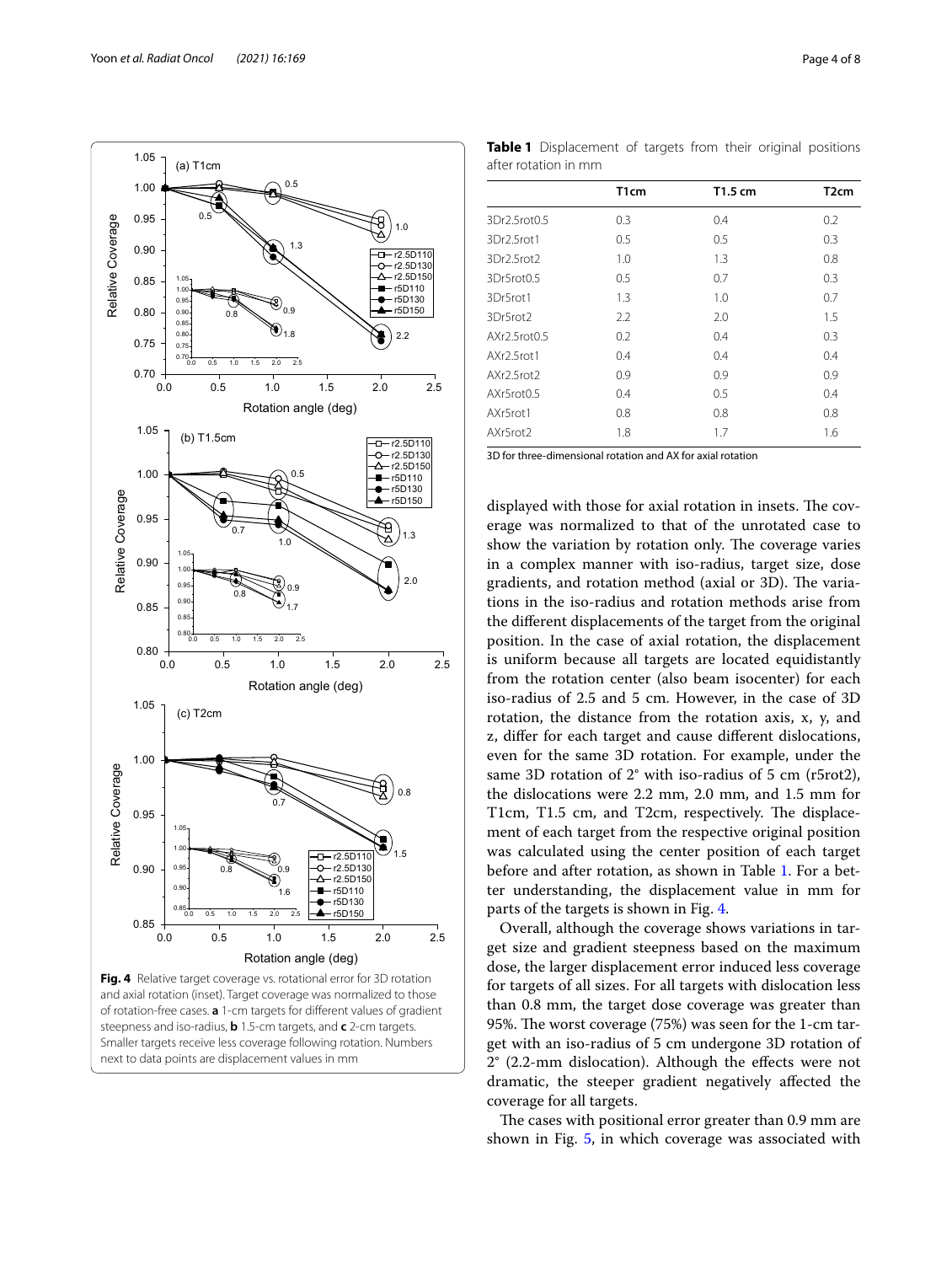

<span id="page-4-0"></span>a normal brain volume of 12 Gy (V12) corresponding to gradient steepness. The coverage clearly decreased more for larger displacement errors, and similar displacement



<span id="page-4-1"></span>15 Gy

resulted in similar coverage outcomes. A larger volume of 12 Gy is caused by a shallower gradient which was controlled by a lower maximum dose inside the target. For all three targets, a linear relationship can be observed between coverage and V12. For T1cm with a dislocation of 0.9 mm and 1.0 mm, the mean coverage increases from 93.1 to 95.1% with an increase of V12 from 1.2  $\text{cm}^3$ (D150, GI of 5.0) to 3.5 cm<sup>3</sup> (D110, GI of 7.9). Larger shifts with coverage of less than 90% did not guarantee a similar increase with an increase of V12. In the case of T1.5 cm, the increase in coverage was similar that an increase of approximately 2% can be seen for a change in V12 of 2.9  $\text{cm}^3$ . In the same way, the mean coverage of T2cm under dislocations of 1.5 mm and 1.6 mm changed from 91.8 to 92.7% for a V12 from 4.5 to 7.3  $\text{cm}^3$ .

Figure [6](#page-4-1) shows an example of differential and cumulative dose volume histograms (dDVH and cDVH, respectively) for a T1cm with an iso-radius of 2.5 cm undergoing a 3D rotation of  $2^{\circ}$  (3Dr2.5rot2). The cDVH shows longer tails and a higher maximum dose for the target under a steeper gradient. In addition, even with similar target coverage of the prescription dose, the dosevolume patterns below the prescription dose (18 Gy) are diferent from each other, which can be clearly identifed using dDVH. For dDVH, only the volume of the target receiving less than 18 Gy was normalized using a bin width of 20 cGy. In the case of D110, 56.7% of the dose-deficient volume received 17.8-18 Gy and 13.3% received 17.6–17.8 Gy. For D130 and D150, 20.0/25.7 and 17.5/12.5% received each of these doses, respectively. The dose gradient affects the dose-volume characteristics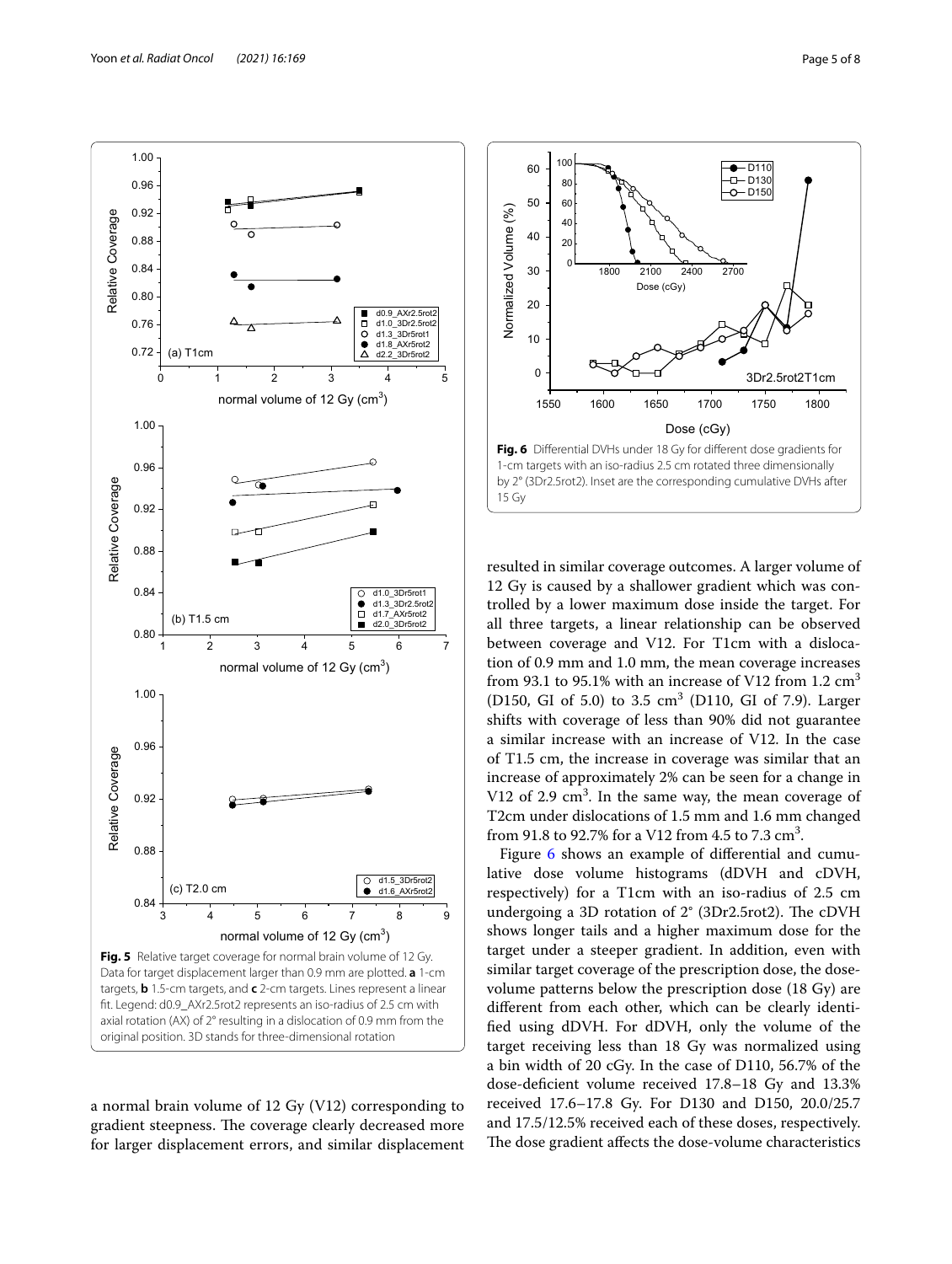below the prescribed dose such that shallower dose steepness guarantees less deviation of the target volume from the prescription dose.

## **Discussion**

## **Target dislocation and dose coverage**

The study of positional error and its effect on the target coverage in frameless mask fxation has been performed by several groups. Tarnavski et al. assessed the fxation capability of the thermoplastic mask and observed 2- and 3-mm location errors in 6 and 2% of all beams, respectively. A rotational error greater than 2° was also detected in 2.7% [[14](#page-7-3)]. According to Gevaert et al., when using the BrainLAB mask (BrainLAB AG, Feldkirchen, Germany), the mean intrafractional shift was 0.58 mm (SD, 0.42 mm) and the rotational error was less than 0.03° (SD, 0.33°) for each direction. However, 9 out of the 66 targets had>1 mm intrafractional motion and 18 out of the 66 lesions had rotational motion  $> 0.5^{\circ}$ , which were their action levels [[6\]](#page-6-2). In a simulation of rotational error that rotated the reference dose distribution around each of the three axes, Prentou et al. showed that the lesion size and distance from the target to the isocenter were important; the target coverage of 2.5  $\text{cm}^3$  dropped to 84% for 1° error, and 62% for 2° error [[12\]](#page-7-1). Smaller targets < 1 cm<sup>3</sup> were more prone to coverage loss due to rotational error.

Our study differs in that the dose fall-off around the target was considered along with the positional error. The simulation results could be analyzed consistently based on the target dislocation, irrespective of whether the rotation method is axial or three-dimensional. The combination of the rotational error and gradient variation in our study revealed that decreasing gradient steepness increases the target coverage for the same positional error. For targets of 1, 1.5, and 2 cm in size, a dislocation of 0.8 mm had little efect on coverage, maintaining more than 95% of the original plan for all dose gradients studied. From the analysis of the cases with >0.9 mm dislocation, coverage increased by 2% by changing the gradient via the maximum dose from D150 to D110 for T1cm and T1.5 cm. The increase in the T2cm was approximately 1%. Although a dramatic increase was not produced, decreasing the gradient had a positive efect for all target sizes under study.

Simulation accuracy needs to be mentioned. The change in coverage could be partly afected by the calculation uncertainty of the target volume after rotation, especially for small targets such as T1cm. However, because the volume change of the copied target was less than 3%, the large variation in coverage from rotation (i.e., dislocation) is reliable. In addition, this change is not related to the coverage variation for dose steepness because when we compared the coverage for dose steepness at fxed rotation, the same copied target was used with varying dose gradients. In addition, the rotation of the CT image could alter the pixel entity inside the dose grid. However, we adopted a 1-mm resolution for the dose grid, which was the smallest in Monaco. Moreover, brain tissue could be regarded as homogeneous. Therefore, we conclude that the simulation uncertainty is acceptable.

Another advantage of decreasing the gradient is the enhancement of the dose characteristics of the undercovered target volume. From the dDVH, even with similar target coverage, a shallower gradient reduced the dose defciency in the volume covered by less than the prescription dose. A shallower gradient can be regarded as limiting dose deficiency.

### **Strategies to tackle target dislocation and dose defcit**

A few strategies can be considered to handle target dislocation and its negative effects. The first is head immobilization. For example, the fxation ability of a mask with a patient-specifc dental bite block attached to the frame was estimated to be comparable to that of the invasive frame method [\[3](#page-6-4), [15\]](#page-7-4). However, a null result was also obtained using the bite-block system by Ohira et al. [[16](#page-7-5)] which implies that the accuracy evaluation at each institution is required before use.

Repetitive imaging during treatment to relocate the target when necessary is an active approach. Unlike CBCT, which is capable of imaging at zero couch angles only, stereoscopic x-ray imaging (ExacTrac, BrainLab AG, Germany) and surface guided imaging (SGRT) with no radiation are options to be considered [\[6](#page-6-2), [7,](#page-6-5) [17,](#page-7-6) [18](#page-7-7)]. According to Barnes et al., 42% of fractions required repositioning when intrafractionally monitored using stereoscopic X-ray imaging because of motion greater than 0.7 mm and 0.7°, which was their action level [[7\]](#page-6-5). However, the prolonged treatment time required for repetitive imaging and position correction cannot be neglected.

Target margin is another approach. In a rotational error simulation, Peng et al. advised a 3-mm CTV-to-PTV margin to cover the no less than 95% of the CTV for most target cases with  $\leq 3^{\circ}$  rotational error [[9\]](#page-7-0). Usually, a 1–2-mm margin to the CTV was suggested for frameless SRS and FSRT [[5–](#page-6-1)[8,](#page-6-3) [19\]](#page-7-8). Recently, a method to create an optimal margin robust to positional errors has also been reported [[20](#page-7-9)]. However, a higher margin indicates more normal brain tissue irradiation. For a 1-cm target, the addition of 1-mm margin increases the target volume of  $0.52$  to  $0.90 \text{ cm}^3$ . In the case of a 1.5-cm target, the volume changes from  $1.77$  to  $2.57$   $\text{cm}^3$ . Most studies on target motion have assumed that the movement occurred around the beam isocenter which was exactly aligned during the patient setup. However, it is not possible to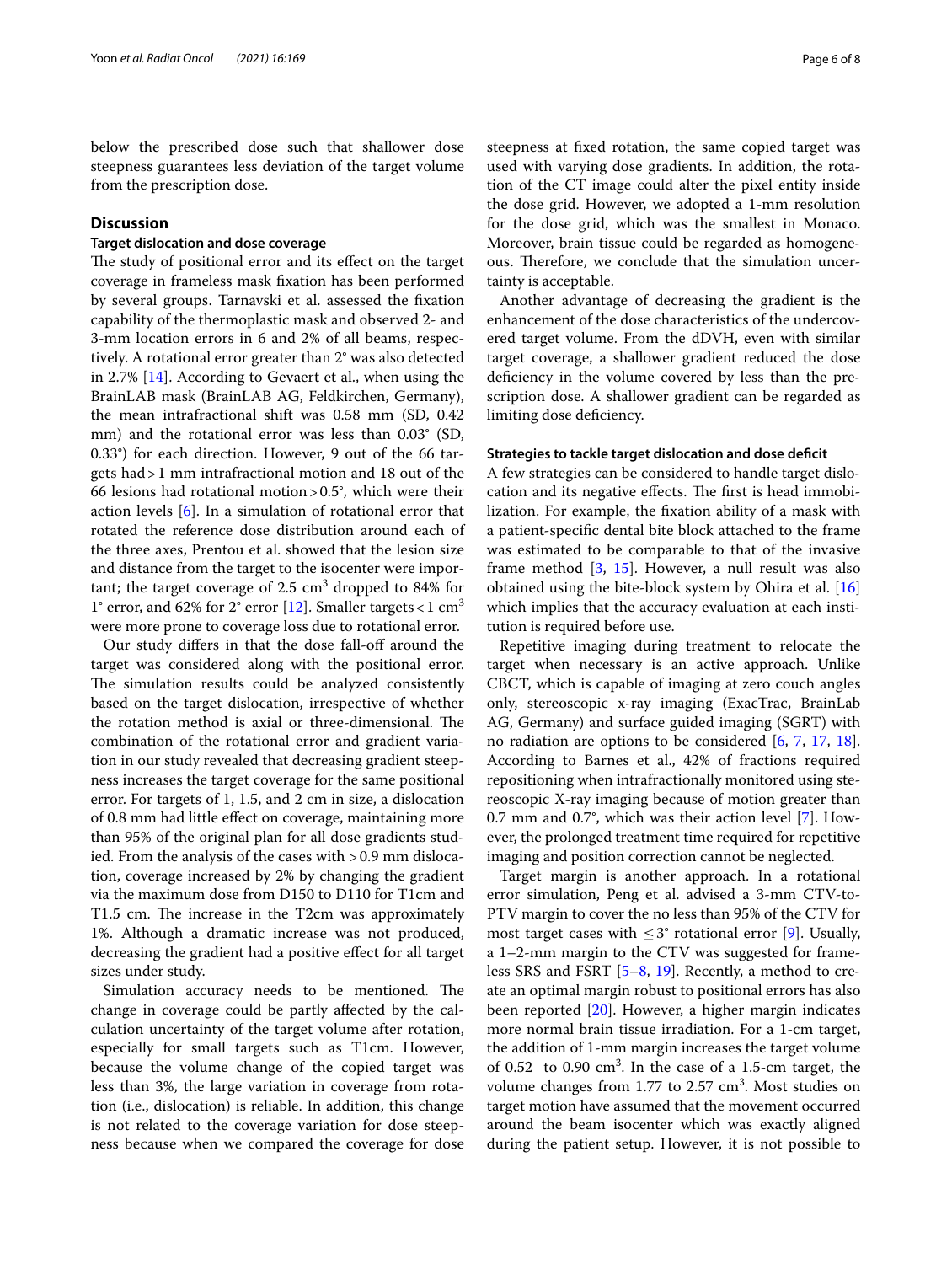guarantee that the motion occurs just around the isocenter. In addition, contrary to the frame-based, frameless setup has an increased possibility of involuntary movement. The PTV margin cannot ensure sufficient coverage for all possible movements.

Our study showed that the dose fall-of around the target can be used in addition to all the above-mentioned strategies. In our simulation study, a shallower dose gradient decreases the reduction in target coverage caused by positional error, and the efect is more prominent for smaller targets. In the case of the 1-cm target, the coverage following 1.0-mm dislocation increased from 93.1 to 95.1%. Likewise, it increased from 91.8 to 92.7% for T2cm under a dislocation of 1.5 mm. However, at the same time, a shallower dose gradient increases the net volume of tissue exposed to 12-Gy irradiation, which is recommended to be  $<$  10 cm<sup>3</sup> or  $<$  7.9 cm<sup>3</sup> to limit probable normal tissue necrosis [\[21](#page-7-10), [22\]](#page-7-11). In Fig. [5](#page-4-0), 1- and 1.5-cm targets with any gradient and 2-cm targets with a GI<3.2 (D130) satisfed the volume criteria. Of course, the increase in 12-Gy volume should be assessed with caution for the number of targets and prescription dose. Lowering the gradient by allowing the maximum dose to be 130% rather than 150% [\[5\]](#page-6-1) is a good balance for small targets  $\leq$  1 cm in size to protect against probable dislocation error. When critical organs are near the target, the dose gradient should be steep as usual.

This study is not based on real tumor cases in various environments, and the simulation of motion error has limitations. However, the combined results from axial and three-dimensional rotations present ideas on how the dose fall-off affects target coverage in case of positional error.

## **Conclusions**

Although not dramatic, the increase in target coverage with a shallower gradient in cases of target position error is common for all sized targets under study, and small targets around 1 cm in size had a clearer benefit. In addition, with a shallower gradient, the dose characteristics in the target volume receiving under dose than the prescription showed an additive advantage such that more volumes were irradiated by the nearby dose to the prescription. Therefore, with careful consideration of the increase in 12-Gy volume, the dose gradient can be used as a complementary parameter to reduce coverage deficiency due to targeting error in frameless brain SRS/ FSRT.

#### **Abbreviations**

SRS: stereotactic radiosurgery; FSRT: fractionated stereotactic radiation treatment; IGRT: image-guided radiotherapy; CBCT: cone beam computed tomography; GI: gradient index; SGRT: surface guided imaging.

#### **Acknowledgements**

Not applicable.

### **Authors' contributions**

JWY and SKK designed the study and wrote the manuscript. SP, KHC, TJH performed the plan study and collected the data. SKK and TJH analyzed the data. All authors read and approved the fnal manuscript.

#### **Funding**

This work was partially supported by the National Research Foundation of Korea (NRF) grant funded by the Korea government (MSIT) (No. 2021R1F1A1050932).

#### **Availability of data materials**

Not applicable.

## **Declarations**

**Ethics approval and consent to participate** Not applicable.

### **Consent for publication**

Not applicable.

## **Competing interests**

No confict of interest.

#### **Author details**

<sup>1</sup> Department of Radiation Oncology, Dongtan Sacred Heart Hospital, Hwaseong, Korea. <sup>2</sup> Department of Radiation Oncology, Kangnam Sacred Heart Hospital, Hallym University College of Medicine, Seoul, Korea. <sup>3</sup> Department of Radiation Oncology, Hallym University Sacred Heart Hospital, Hallym University College of Medicine, Anyang, Korea. <sup>4</sup> Department of Radiation Oncology, Kangdong Sacred Heart Hospital, Hallym University College of Medicine, Seoul, Korea.

Received: 29 April 2021 Accepted: 25 August 2021 Published online: 31 August 2021

#### **References**

- <span id="page-6-0"></span>1. Ramakrishna N, Rosca F, Friesen S, Tezcanli E, Zygmanszki P, Hacker F. A clinical comparison of patient setup and intra-fraction motion using frame-based radiosurgery versus a frameless image-guided radiosurgery system for intracranial lesions. Radiother Oncol. 2010;95:109–15.
- 2. Li W, Cho YB, Ansell S, et al. The use of cone beam computed tomography for image guided gamma knife stereotactic radiosurgery: initial clinical evaluation. Int J Radiat Oncol Biol Phys. 2016;96:214–20.
- <span id="page-6-4"></span>3. Babic S, Lee Y, Ruschin M, et al. To frame or not to frame? Cone-beam CT-based analysis of head immobilization devices specifc to linacbased stereotactic radiosurgery and radiotherapy. J Appl Clin Med Phys. 2018;19:111–20.
- 4. Hanna SA, Mancini A, Dal Col AH, et al. Frameless image-guided radiosurgery for multiple brain metastasis using VMAT: a review and an institutional experience. Front Oncol. 2019;9:703.
- <span id="page-6-1"></span>5. Ruggieri R, Naccarato S, Mazzola R, et al. Linac-based radiosurgery for multiple brain metastases: comparison between two monoisocenter techniques with multiple non-coplanar arcs. Radiother Oncol. 2019;132:70–8.
- <span id="page-6-2"></span>6. Gevaert T, Verellen D, Engels B, et al. Clinical evaluation of a robotic 6-degree of freedom treatment couch for frameless radiosurgery. Int J Radiat Oncol Biol Phys. 2012;83:467–74.
- <span id="page-6-5"></span>7. Barnes M, Yeo A, Thompson K, et al. A retrospective analysis of setup and intrafraction positional variation in stereotactic radiotherapy treatments. J Appl Clin Med Phys. 2020;21:109–19.
- <span id="page-6-3"></span>8. Nakano H, Tanabe S, Utsunomiya S, et al. Efect of setup error in the single-isocenter technique on stereotactic radiosurgery for multiple brain metastases. J Appl Clin Med Phys. 2020;21:155–65.